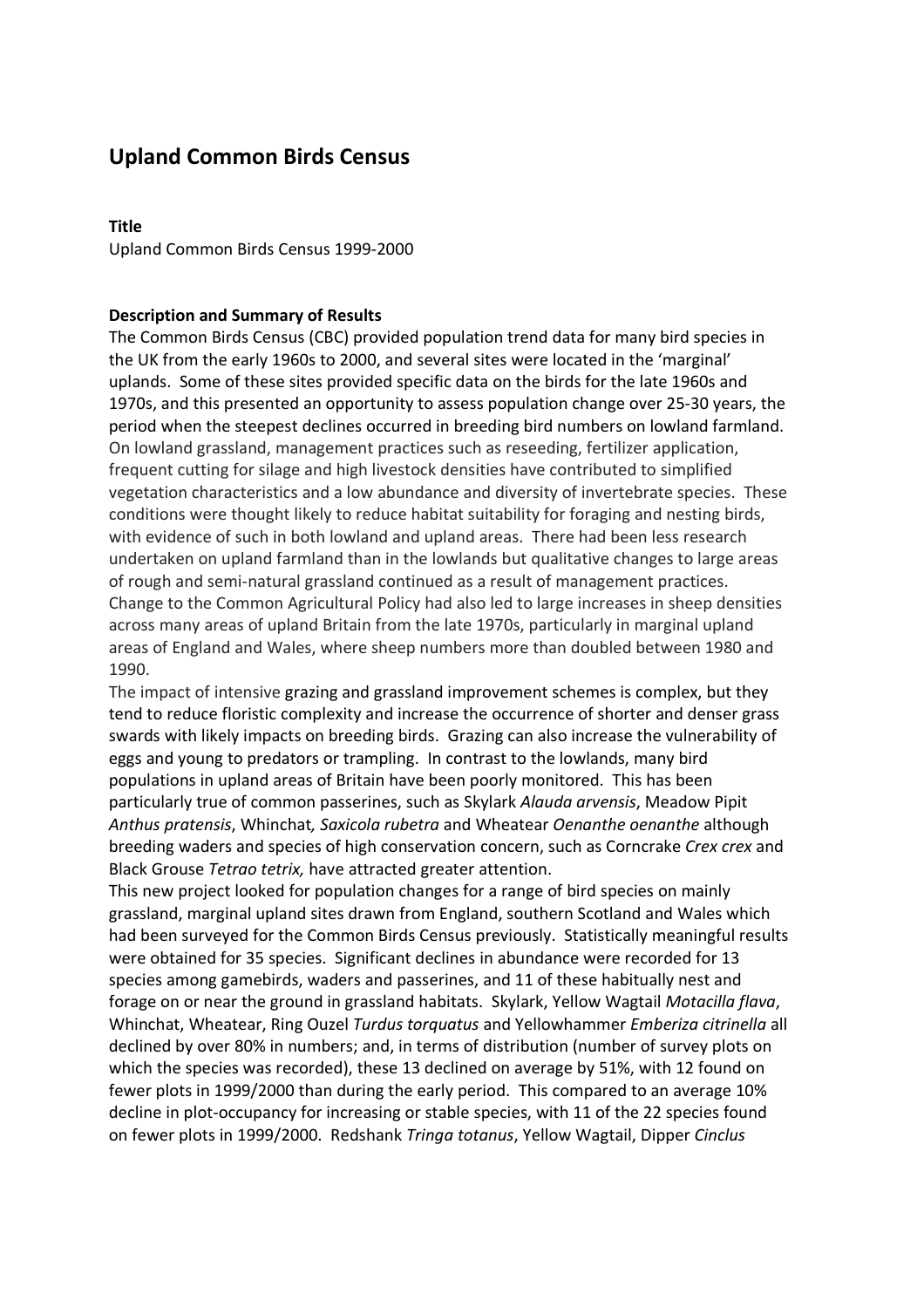*cinclus*, Whinchat, Wheatear, Ring Ouzel and Yellowhammer were all recorded on less than a half the original survey plots.

Significant increases in abundance were recorded between the survey periods for Wood Pigeon *Columba palumbus*, Pied Wagtail *Motacilla alba*, Carrion Crow *Corvus corone,*  Jackdaw *C. monedula* and Goldfinch *Carduelis carduelis* with Jackdaw increasing by over five times on the number of occupied survey plots and over 3000% in abundance, and Wood Pigeons on over twice the number of plots, and by 900% overall.

#### **Methods of Data Capture**

Thirteen plots that were originally covered by the Common Birds Census were resurveyed in 1999 or 2000. Each of the revisited plots was: a) predominantly grassland in character and surveyed ideally during or close to the 1970s; and b) located within 'marginal upland' or 'upland' landscapes of Great Britain (Centre for Ecology and Hydrology 1-km land classifications). Each of the 13 plots was visited five times between April and June (thus avoiding late non-breeding groups or juveniles). Plots comprised unquantified and variable mixtures of improved and unimproved grassland or rough pasture, since no distinction was made between grassland types during the 1970s survey period. One plot contained 40% cultivated land, but all data for this site refer to birds recorded from pastoral habitats only. The Common Birds Census was a long-term monitoring programme of breeding bird populations in the UK operated between 1962 and 2000. On each plot, an observer surveyed a site up to ten times a year from April to July, walking around the boundaries of all fields recording all birds seen or heard (registrations) onto 1:2500 scale maps. The methods used strict codes and guidelines to record the activities and movements of individual birds, such as singing, displaying, feeding and flying, and these were all repeated.

#### **Purpose of Data Capture**

To resurvey some sites containing upland pasture which had been surveyed for the Common Birds Census for a period between the late 1960s and early 1980s.

#### **Geographic Coverage**

A sample of Common Birds Census plots meeting some specific criteria in the upland areas of Wales, SW Scotland, and the Pennines in Cumbria, Lancashire, Derbyshire and South Yorkshire.

#### **Temporal Coverage**

1999 and 2000 with each site visited in one of the two years. A survey was five visits between April and June.

#### **Other Interested parties**

Funding for the survey was from the BTO. The Common Birds Census was at various stages funded by the Joint Nature Conservation Committee (on behalf of Natural England, Scottish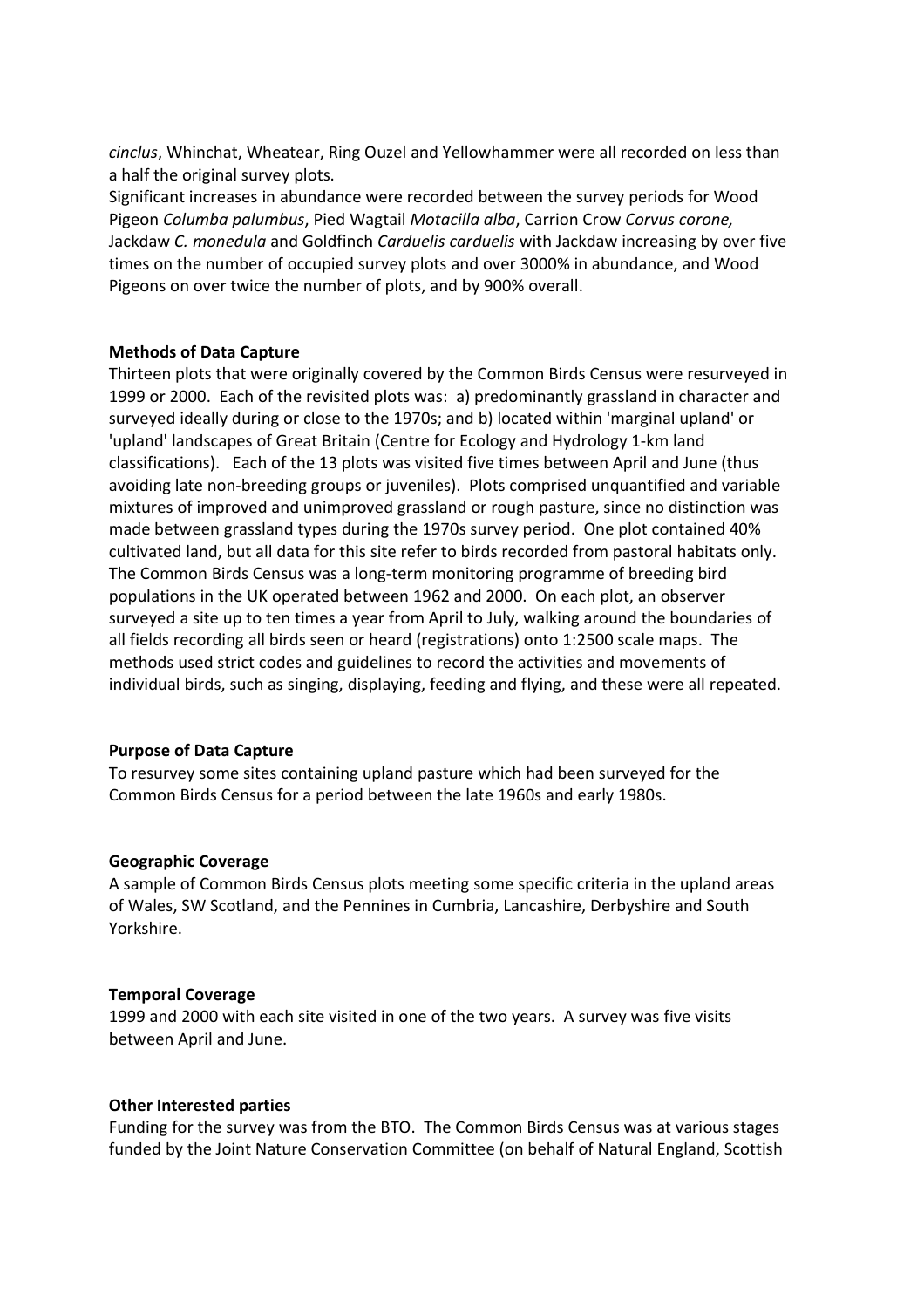Natural Heritage, the Countryside Council for Wales (now Natural Resources Wales) and the Environment & Heritage Service in Northern Ireland) and its predecessors.

**Organiser(s)** Ian Henderson

**Current Staff Contact**  archives@bto.org

#### **Publications**

The main report of the survey is: Henderson, I.G., Fuller, R.J., Conway, G.J & Gough, S.J. 2004. Evidence for declines in populations of grassland-associated birds in marginal upland areas of Britain. *Bird Study* 51: 12-19.

**Available from NBN?**

No.

## **Computer data -- location**

BTO Windows network central area.

## **Computer data -- outline contents**

An Excel spreadsheet containing the counts (registrations) of all relevant species both from the new survey counts and visits from earlier years.

## **Computer data -- description of contents**

The main datafile (in Directory Data) is an Excel spreadsheet containing columns: Plot Number; Species code (2-letter); Year; v1 Date: date of Visit 1; v1 Reg: no. of registrations on visit 1; v1 Nest: no. of nests of visit 1; v2 Date, v2 Reg, v2 Nest ditto and v3 v4 v5 and v6 ditto. The data from 1999 or 2000 and data from the early years used for comparisons are in the file. Also directories containing some analyses and reports etc.

## **Information held in BTO Archives**

1 Transfer Case containing the survey maps. The earlier survey maps are filed in the archive of the Common Birds Census.